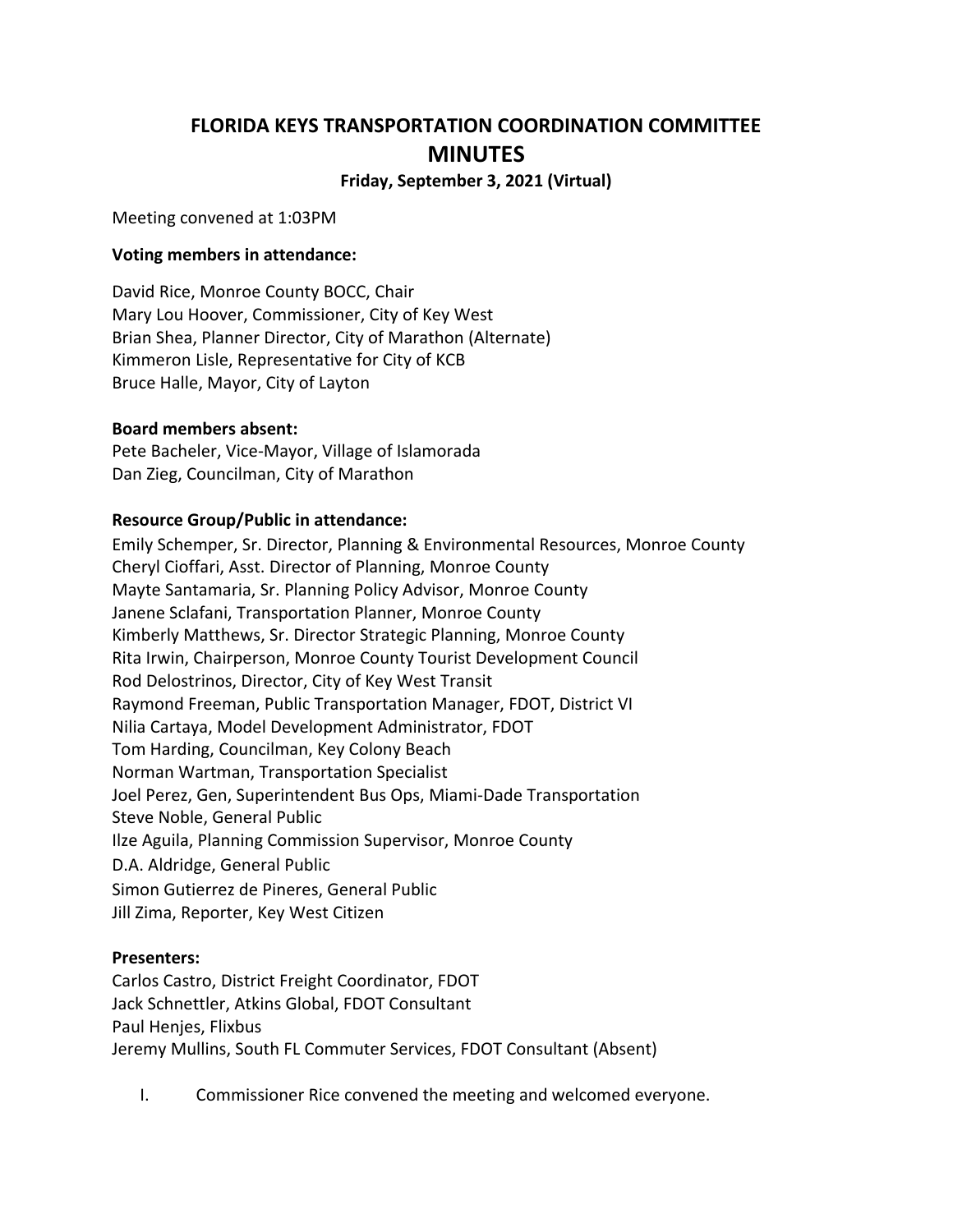#### II. Roll call was completed.

- III. The agenda was approved, with addition of Item #5 Report from Roman Gastesi, County Administrator. Motion to approve, Brian Shea, seconded by Bruce Halle. Motion approved with no objections.
- IV. The minutes of June 4, 2021 meeting were approved. Motion to approve, Bruce Halle, seconded by Brian Shea. Motion approved with no objections.
- V. Roman Gastesi reported on bus service improvements project. He suggested we look at what Aspen, Colorado has done. Very similar issues of transportation of workers to Aspen from surrounding cities. They created the Roaring Forks Transportation Authority, and fund it with a half (1/2) penny sales tax dedicated to the transportation authority. This would take legislative approval by our Florida Legislature to put in place as well as authorize the halfpenny sales tax. We have another option as well to creating our own transportation authority, the South Florida Transportation Authority (Tri-Rail mostly), has a space in their authorizing documents to allow Monroe County to join. We are researching the benefits as well as any negatives to this option. He has reached out the Keys Chambers of Commerce and received an "interested" consensus from them. Stacy Miller, District VI Secretary, FDOT, will be attending the September 15, 2021 Regular BOCC meeting in Key Largo. We are looking forward to meeting her and establishing a more formalized system for communicating Monroe County needs on US1. We have a support Resolution on the September agenda to request FDOT initiate focus studies and projects to relieve traffic congestion issues, particularly in Upper Keys and Islamorada.
- VI. Carlos Castro, District Freight Coordinator, FDOT and Jack Schnettler from Atkins Global, consultant to FDOT presented the Monroe County Freight Improvement Plan. This study is being initiated now and will extend through March 2022, with recommendations and report scheduled for April-May 2022. Similar studies are being initiated all through District VI and Districts through the state. Goals are to improve safety, enhance mobility, and inspire innovation. Outlined were the scope and schedule, coordination, the transportation network analysis, data from 2018 streetlight "O-D data" of daily truck trips from Miami and back up from the Lower Keys (including Key West), from two designated districts for Upper and Lower Keys. Possible improvement actions will be studied, access and circulation enhancements, freight staging/consolidation, review of US1 Master Plan strategies, and other infrastructure improvements. Next steps will be to initiate agency contacts (Sept. 2021), complete traffic counts/data collection (Sept. 2021), freight focused contacts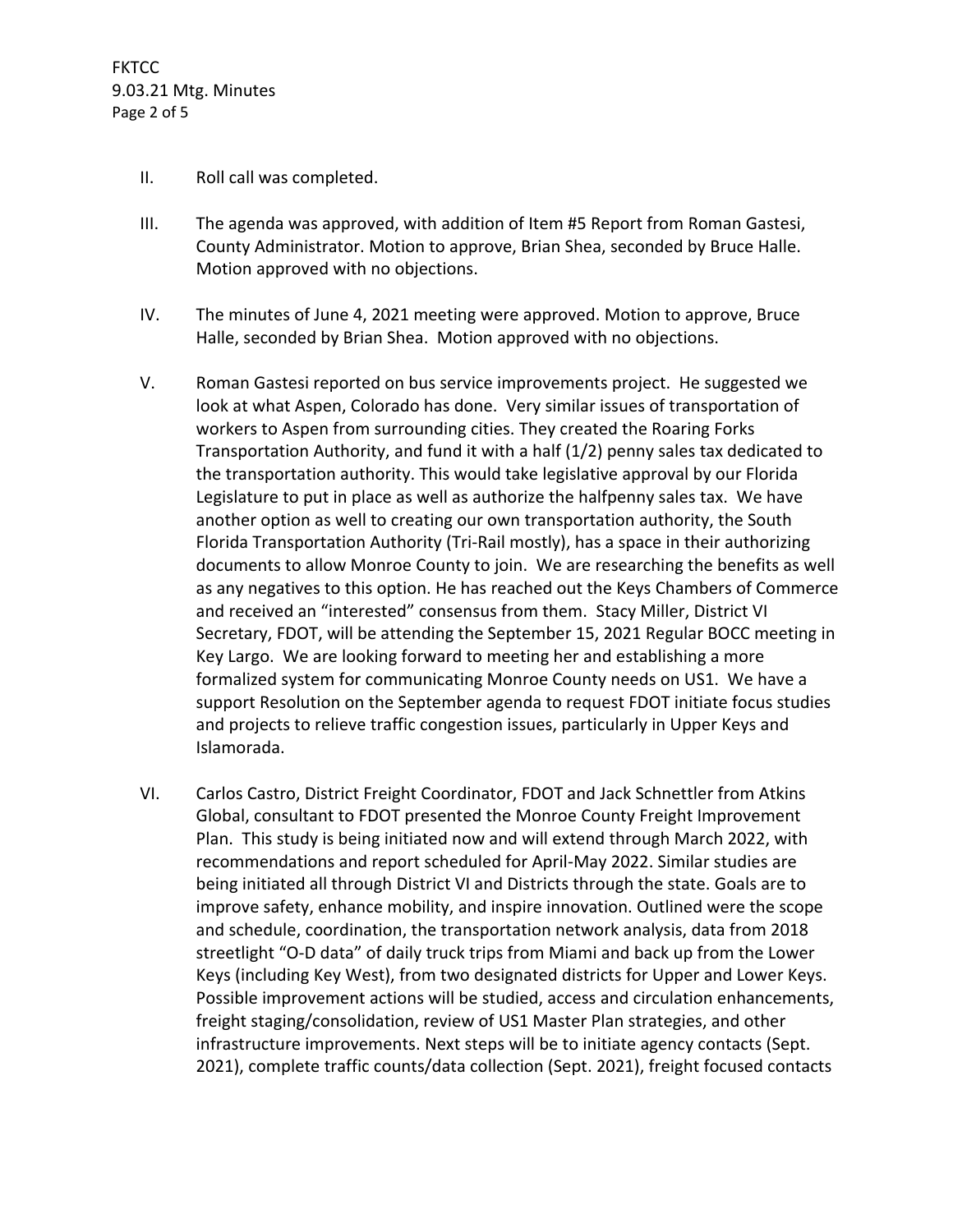**FKTCC** 9.03.21 Mtg. Minutes Page 3 of 5

> (Sept.-Oct. 2021), complete existing and future conditions. Will report again to FKTCC at December 4, 2021 meeting.

VII. Paul Henjes, Flixbus Government Relations Associate, presented the new Flixbus service in Monroe County. Flixbus is a Germany-based company in 35 countries with recent expansion to US in 2018, Florida 2019. Largest inter-city connection bus network.

They are offering a unique bus experience in a quality coach that can take you from Key West to Miami and Orlando, Tampa, Jacksonville at a reasonable cost. 3-6 round trips daily to Key West from Miami. Numerous stops are already step up throughout the Keys, and more coming in the near future. The service to Key West began May 6, 2021. Key West stops are at the Tour Bus lot, 908 Caroline Street, and the Key West Bight/Duval. At Marathon, stop is at IHOP restaurant, and a temporary stop at 62<sup>nd</sup> Street/BB&T Bank. Islamorada, a temporary stop is at the Trading Post market. Six days week, except Tuesdays.

Prices:

Within Monroe: \$7.99 - \$9.99, calculated by ahead or on demand booking, distance.

Miami/Ft. Laud: \$9.99 - \$14.99

To Orlando: \$24.99, all Monroe locations.

For other locations, go to website at [www.flixbus.com](http://www.flixbus.com/)

Bruce Halle asked about the ridership in Monroe so far; and what is their breakeven point? Paul responded that ridership is still low, but getting better in Monroe, as people hear about the service, and the buses are much fuller between Miami and Orlando, balancing the South Florida service. Key West to Miami is currently at 37 riders daily, moving upward. Marathon is low, but improving.

Flixbus is looking to add stop locations, Florida City/Homestead, Key Largo, additional tourist destinations, Key West Airport.

Lisle asked about a stop at Ft. Lauderdale airport. (Currently has a stop at Miami International Airport.) Paul responded not adding that to Monroe route yet, they can look at adding that in near future. He explained that their hub is at MIA, passengers could transfer to the Flixbus headed north. There is a stop, a Broward Park and Ride just outside the Ft. Lauderdale airport, with shuttle service.

Paul Henjes can be reached at 267-712-9052 if anyone has any questions about the Flixbus service.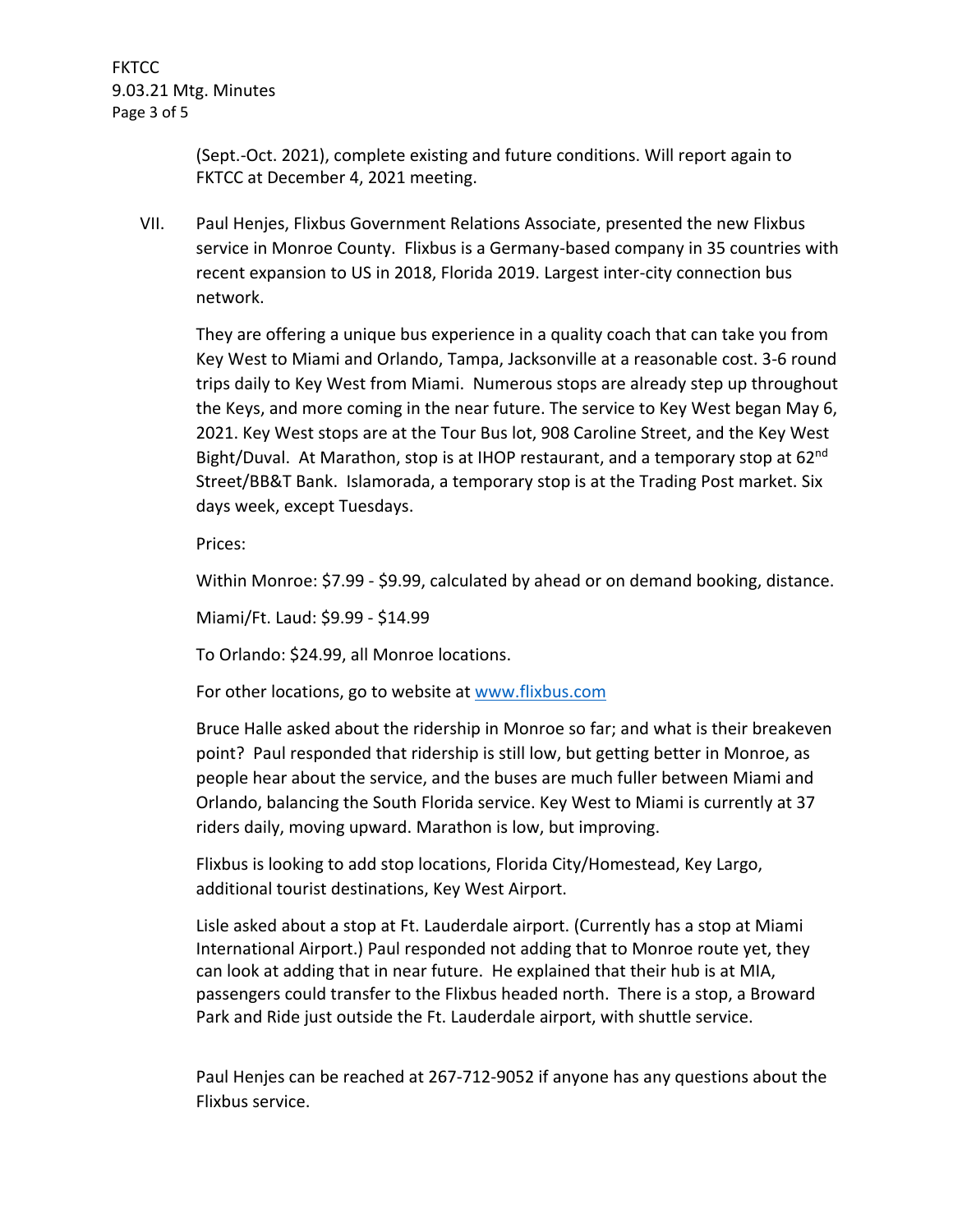- VIII. Jeremy Mullins, SFSC was absent from the meeting, his update report on mobility issues for mainland workers to and from the Keys will be rescheduled for the next meeting. He did send through an informational document that has been forwarded to the committee.
- IX. Comm. Rice reported on recent County activities. Emily Schemper provided an update on the Draft US1 Transportation Master Plan (TMP) and recently approved 2021 US1 Time Delay Study. The draft plan will be sent to the FKTCC members soon for their review and information. Planning will arrange meetings with the cities to discuss and review the TMP.

The TMP will be on the October BOCC agenda for approval. They will adopt a Resolution of Support for the plan.

Comm. Rice has an item on the September 15, 2021 agenda, a Resolution of Support to FDOT to engage studies and traffic flow projects to ease various issues of traffic congestion, which will include a list of recommendations from the FKTCC. The Resolution will request FDOT to put the studies and small projects they conclude are viable into the 5-year work plan.

He stated that our next step is getting all our ideas, general and specific, forwarded to the FDOT for their review and study. Many of the recommendations from the committee and from the TMP will be complied and submitted for FDOT focus study.

We will be calling for a special meeting of the FKTCC for the voting members to vote to recommend the project recommendations list. (Update: September 24, 2021 meeting date.)

The FKTCC will hear an FDOT presentation of their Strategic Intermodal System (SIS) Policy Plan, by ZOOM on October 6, 2021 at 1:30PM – 3:00PM, if you are able to attend. We agreed to let them use our committee contacts list for broadcast to interested persons.

X. Joel Perez, General Superintendent Bus Operations, Miami-Dade Transit (MDT), gave a brief update on the added buses to the AM schedule for Route 301 Monroe-Dade Express.

Comm. Rice asked him that we were getting reports that riders could not get a seat on the bus due to the pandemic spacing restrictions reducing passenger seats available by half. Mr. Perez reported that those spacing restrictions have been removed, restoring full capacity of the buses.